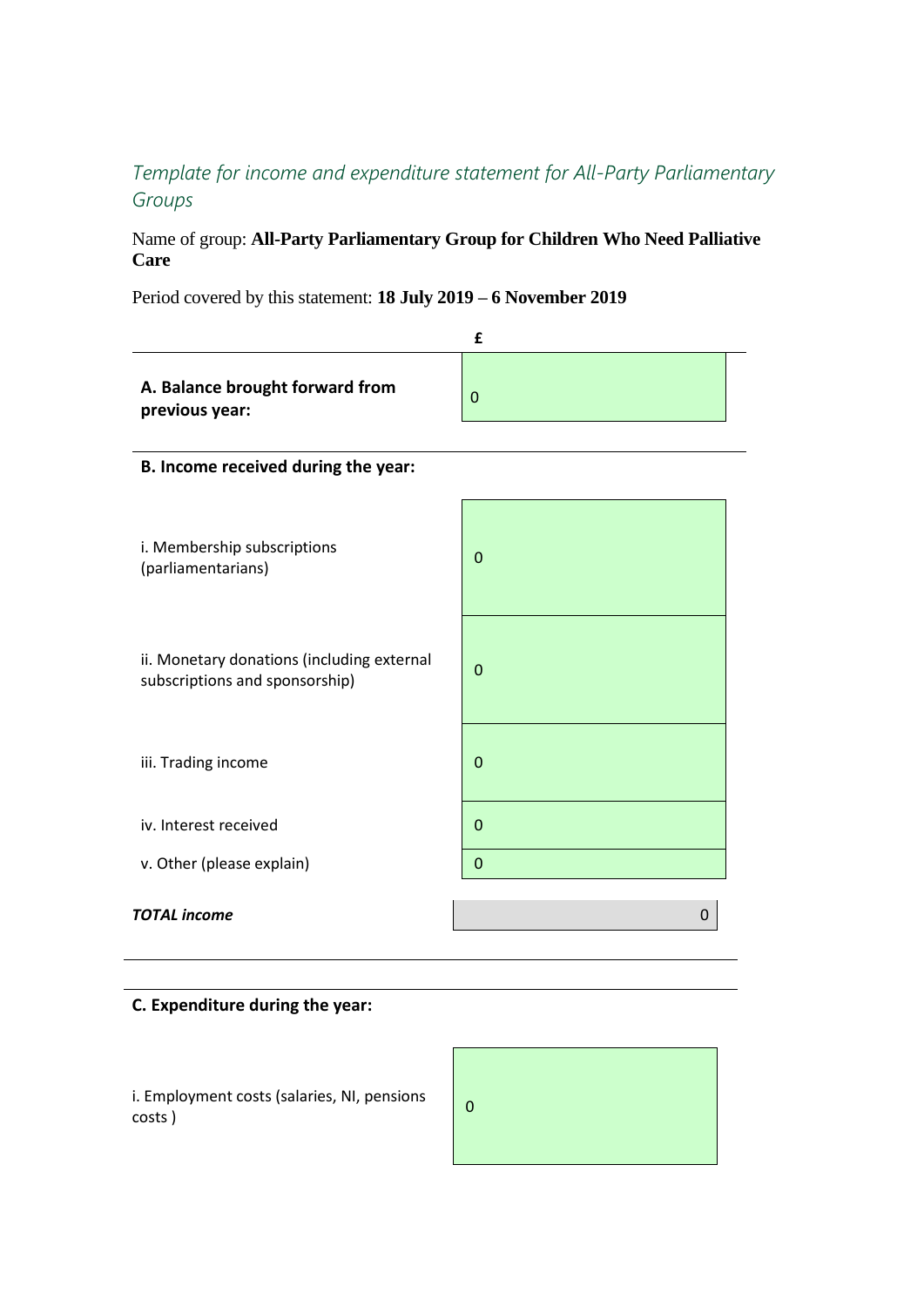

| total C) |  |
|----------|--|
|          |  |

|                                                                                    | <b>Secretariat services from Together</b><br>for Short Lives |
|------------------------------------------------------------------------------------|--------------------------------------------------------------|
|                                                                                    | Staff costs: £10,501-£12,000                                 |
| E. Value of benefits in kind received from                                         | Support costs and office and                                 |
| each source during the reporting year (in<br>bands of up to £1,500; £1,501-£3,000; | overhead costs: £6,001-£7,500                                |
| £3,001 to £4,500; £4,501 to £6,000 etc)                                            | Non-pay costs from Together for                              |
|                                                                                    | <b>Short Lives:</b>                                          |
| Please itemise according to the source and<br>band                                 |                                                              |
|                                                                                    | £3,001-£4,500                                                |
|                                                                                    | These include the APPG reception                             |
|                                                                                    | in the Strangers' Dining Room,                               |
|                                                                                    | House of Commons, 22 October                                 |
|                                                                                    | 2019: room hire balance;                                     |